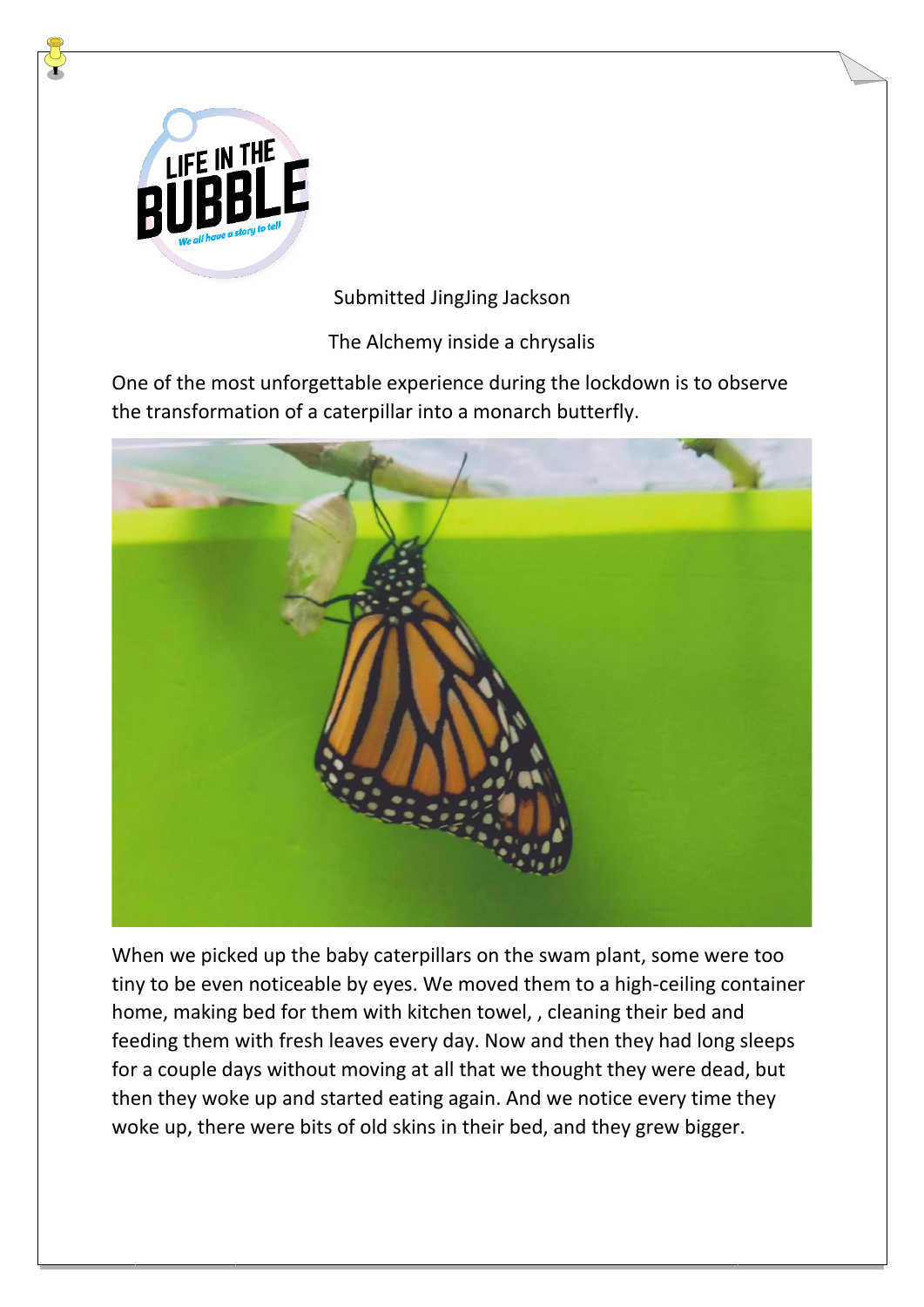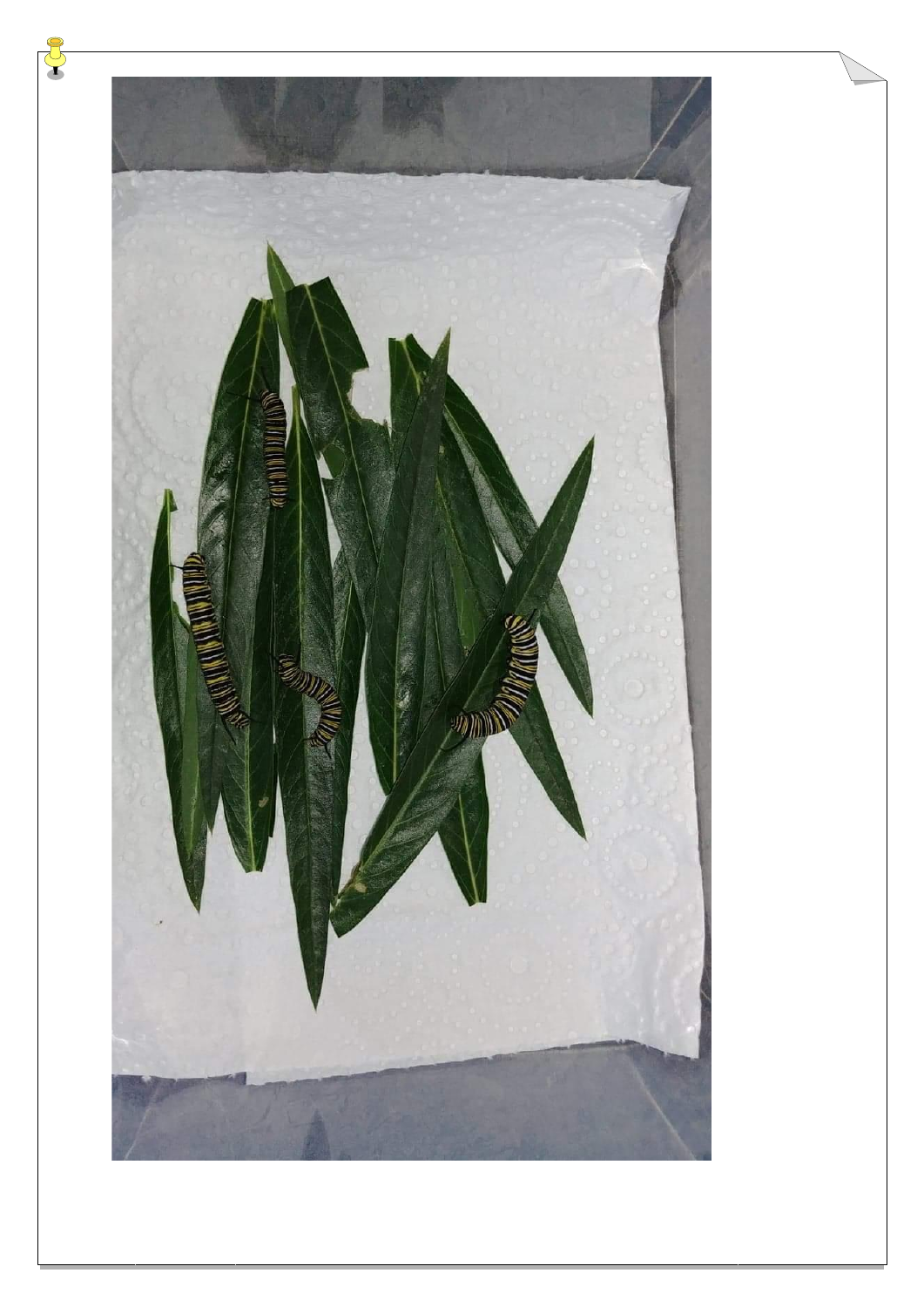Watching the caterpillars eating and moving in a slow and graceful manner is like a meditation. Each caterpillar has its own pace totally different from one another. Some fancy a nap in between meals while others might prefer a long 'walk' overnight. None of them seems following an agreed daily routine. They don't hurry to go anywhere. They lead a perfect example of embracing simplicity and presence.



And witnessing them turning into shinny green chrysalis and coming out as butterflies is rather enlightening. How comes all the green leaves they ate now become such beautiful creatures. How the amazing colours, wings , eyes and legs of a butterfly were created inside the still small chrysalis in two weeks. The magic process doesn't require anything other than the stillness. What an incredible process!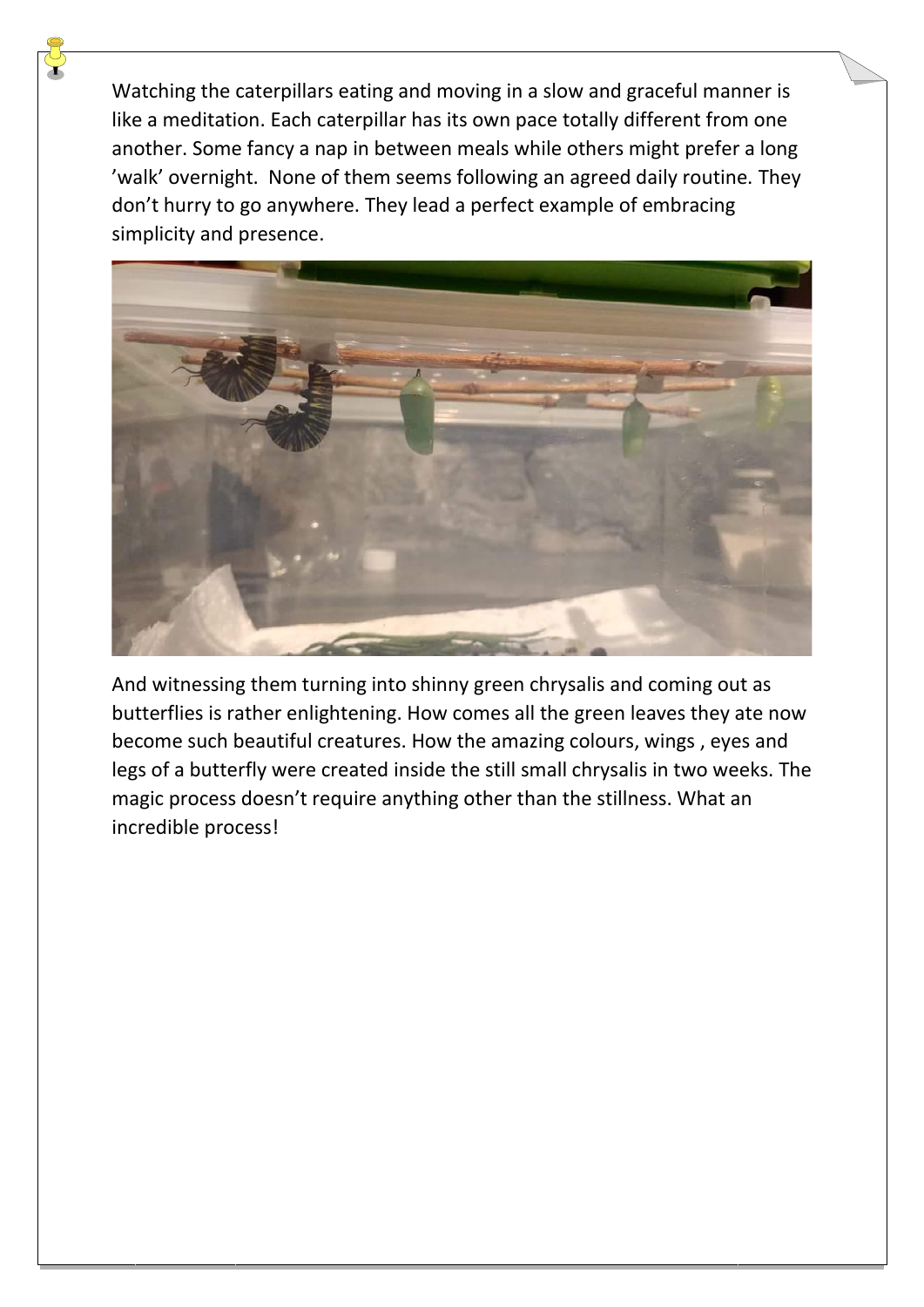

Appreciation of a butterfly's birth leads me to reflect on ancient Taoist teachings:

- The journey of a thousand miles begins with a single step.
- Life is a series of natural and spontaneous changes.
- A good traveller has no fixed plans and is not intent on arriving;
- When I let go of what I am, I become what I might be.
- Stillness is a source of Great Strength.
- Nature does not hurry, yet everything is accomplished.
- From wonder to wonder, existence opens.
- If you realise that all things change, there is nothing you will try to hold on to. If you are not afraid of dying, there is nothing you cannot achieve.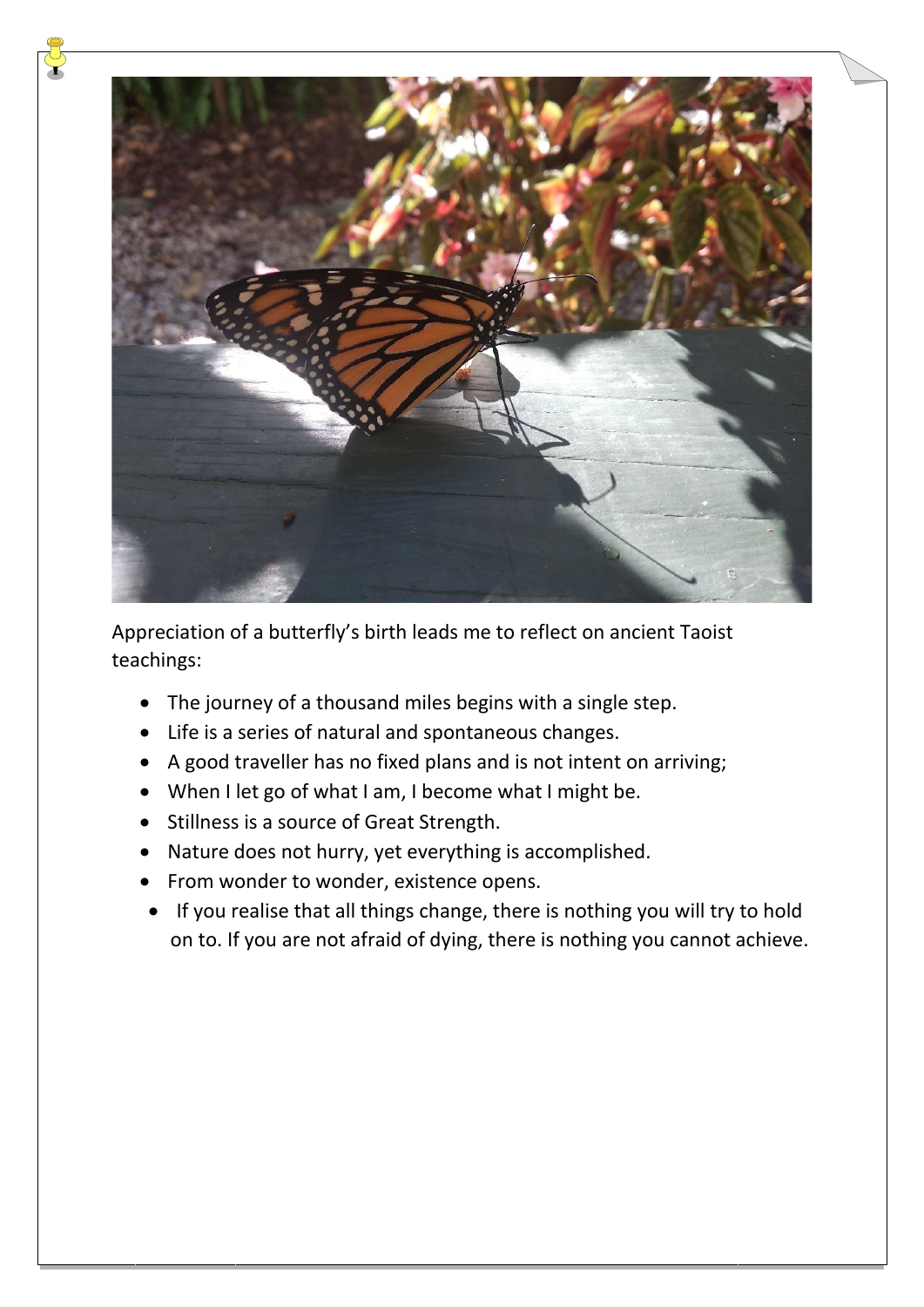

Would this "global pause" possibly be a global chrysalis?

Ecologist proposed the entire earth is a complex living organism system that nothing can change in isolation without affecting the whole (Gaia hypothesis). If the globe wants to come out this chrysalis as a butterfly, what we need to achieve it? Looking closely into what happens inside the chrysalis, do we have the courage to melt ourselves into liquid? Do we have the resilience to discard the old identities? Do we have the trust to each other to become one? Do we have the patience to wait until the new wonder opens? Does the world need more money, houses, food, work to make it a better place? Or is there anything we can change based on what we already have had without asking for more resource?

Despite considerable amount of negative news, there have been many reported positive stories all around the world. People sang opera in Balcony, pollutions dramatically reduced, animals went back to the cities, neighbours trained together and encourage each other, low-paid food workers, nurses and cleaners gain respect, and many people including myself, have improved cooking skills in the kitchen, etc. Change is inevitable, what we can do to change for the better?

(I also have a few videos of the butterflies)